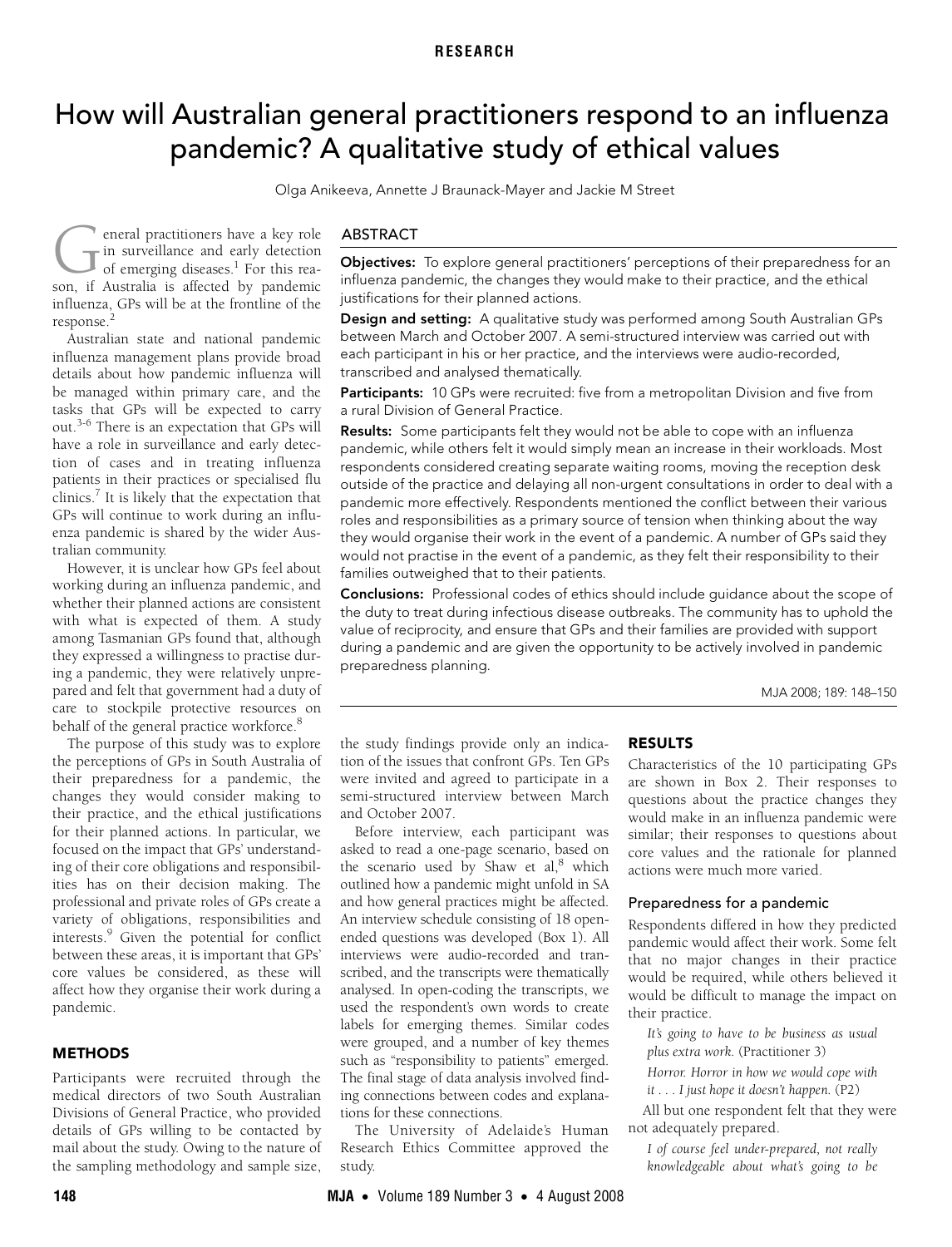#### 1 Issues covered in the interview

- Measures general practitioners would put in place during a pandemic
- Factors that influence GPs' planned actions
- Support that GPs expect to receive during a pandemic
- Impact of GPs' core values on their planned actions
- Any other concerns or comments related to pandemic influenza

## 2 Characteristics of the general practitioners interviewed

| Characteristic    | Number         |
|-------------------|----------------|
| Female            | 4              |
| Male              | 6              |
| Age (years)       |                |
| $30 - 39$         | 2              |
| $40 - 49$         | $\overline{2}$ |
| $50 - 59$         | 5              |
| $60 +$            | 1              |
| Practice location |                |
| Metropolitan      | 5              |
| Rural             | 5              |
| Practice owner    |                |
| Yes               | 6              |
| Nο                | 4              |
|                   |                |

*available in terms of personal protective equipment and how effective that's likely to be.* (P4)

## Changes to the operation of general practices

When asked to consider organisational changes they might make, most respondents mentioned creating separate waiting rooms for influenza and non-influenza patients, moving the reception desk outside of the practice, designating different doctors to perform various tasks, and delaying nonurgent consultations.

*Well, there's people being advised to stay at home, so I would say that we would probably cancel all non-essential appointments, so that well people would not come in for things like Pap smears and get exposed and be at risk. And that would also open up a lot of appointments for people who are sick, so that they can be seen.* (P10)

*It may be worthwhile designating one doctor not to see flu patients who would actually do* *the nursing home visits, just in case some of us become asymptomatic carriers.* (P3)

Nearly all respondents emphasised the importance of minimising physical contact with influenza patients, as they felt that this was the most effective way of reducing disease transmission.

## Personal protective equipment

All respondents recognised the importance of using personal protective equipment such as masks, gowns and gloves to protect their own health and minimise the spread of infection. They also felt that such equipment should be provided to other practice staff.

*I think reception staff would need to have access to masks and gowns because, for example, if someone were to collapse or faint in the waiting room, our staff would attend to them.* (P8)

When asked what they would consider doing if such equipment were not available for other staff members, all respondents stated that they would either make alternative arrangements for staff so they did not come into contact with potential influenza patients, or that they would work without other staff members during the pandemic.

All respondents believed that government has a reciprocal duty to ensure that working conditions are as safe as possible during an influenza pandemic by providing essential protective resources.

*I'd expect if I was to be dealing with people during the flu pandemic I would expect and hope to get the appropriate equipment to protect myself and my staff.* (P5)

## Antiviral medication

When discussing antiviral drug use, most GPs appeared more concerned about their families having access to the medication than they were about themselves. One respondent stated that she would be unwilling to see influenza patients unless her children were given antiviral medication:

*. . . if my children were protected with antiviral medication, then I can fulfil my responsibility to my patients and treat them.* (P7)

*. . . almost certainly the people involved in clinical care would be receiving antivirals, that's the plan. And that would include access to that for families.* (P1)

Another respondent believed that antiviral drugs would be ineffective in reducing the risk of contracting pandemic influenza, and stated that he would continue to practise if antiviral medication were not available:

*The last research that I read suggested that it wasn't actually that much help anyway. Maybe the research was wrong, but I wouldn't be terribly fussed about the antiviral medication.* (P3)

## GPs' justification of planned actions

The participants indicated that they would find it difficult to balance their various roles and responsibilities, particularly in an emergency. The relative importance that GPs attached to these roles and responsibilities had a major impact on what they planned to do in the event of an influenza pandemic.

Some respondents said that the reason they would see influenza patients during a pandemic was their general sense of commitment to the public good. They saw this as a basic core value for medical practitioners.

*Just [a] sense of good, public good or something like that, I suppose. I mean the reason that you're a doctor is to do with that.* (P1)

Another respondent referred specifically to his fundamental moral obligation to provide assistance to patients:

*As medical practitioners and health practitioners, we have the skills to deal with this situation and we are morally obliged to do so. In other words, I think we do have a duty of care to society.* (P2)

However, three GPs gave quite different responses: they were hesitant to see influenza patients during a pandemic because they felt that their responsibility to themselves to stay healthy and to protect their families outweighed their responsibility to continue working:

*I would try to see what I can do to work; it's just that I don't want to sacrifice my life.* (P4)

*I think that anybody that works in general practice has some sort of responsibility to their patients, but I would still say that my primary responsibility is towards my family.* (P7)

## **DISCUSSION**

The GPs in this study identified the conflict between their core values and their responsibilities as the primary source of tension when thinking about how they would practise in the event of a pandemic. Although all respondents agreed that as GPs they have a responsibility to their patients, for most this stemmed primarily from personal core values. It is notable that only one respondent described this responsibility as a professional duty.